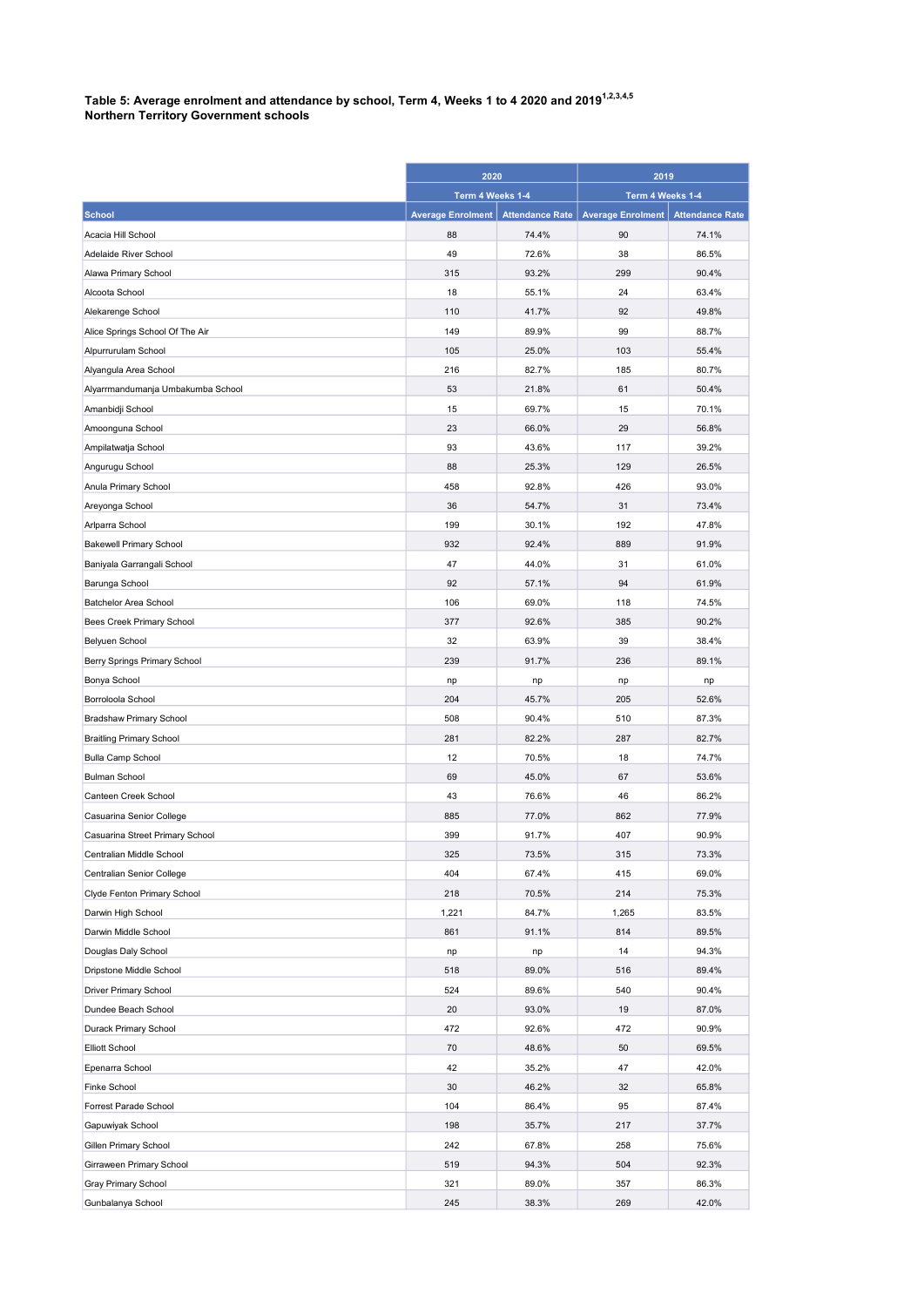|                                                 | 2020<br>Term 4 Weeks 1-4 |                        | 2019<br>Term 4 Weeks 1-4 |                        |
|-------------------------------------------------|--------------------------|------------------------|--------------------------|------------------------|
|                                                 |                          |                        |                          |                        |
| <b>School</b>                                   | <b>Average Enrolment</b> | <b>Attendance Rate</b> | <b>Average Enrolment</b> | <b>Attendance Rate</b> |
| Haasts Bluff School                             | 23                       | 49.2%                  | 33                       | 47.1%                  |
| Harts Range School                              | 63                       | 52.9%                  | 61                       | 61.0%                  |
| Henbury School                                  | 139                      | 80.7%                  | 138                      | 84.3%                  |
| Howard Springs Primary School                   | 294                      | 89.4%                  | 294                      | 88.9%                  |
| Humpty Doo Primary School                       | 407                      | 90.4%                  | 391                      | 91.3%                  |
| Imanpa School                                   | 19                       | 42.4%                  | 20                       | 44.4%                  |
| Jabiru Area School                              | 187                      | 75.1%                  | 207                      | 76.5%                  |
| Jilkminggan School                              | 80                       | 48.9%                  | 92                       | 52.9%                  |
| Jingili Primary School                          | 318                      | 90.9%                  | 316                      | 90.0%                  |
| Kalkaringi School                               | 180                      | 42.4%                  | 179                      | 52.9%                  |
| Karama Primary School                           | 189                      | 80.2%                  | 191                      | 82.9%                  |
| Katherine High School                           | 539                      | 66.4%                  | 523                      | 70.7%                  |
| Katherine School Of The Air                     | 204                      |                        | 191                      |                        |
| Katherine South Primary School                  | 349                      | 87.6%                  | 361                      | 86.8%                  |
| Kiana School                                    |                          |                        |                          |                        |
| Kintore Street School                           | 56                       | 77.4%                  | 54                       | 73.9%                  |
| Lajamanu School                                 | 198                      | 28.9%                  | 199                      | 38.8%                  |
| Laramba School                                  | 65                       | 47.7%                  | 58                       | 60.8%                  |
| Larapinta Primary School                        | 375                      | 84.7%                  | 360                      | 84.8%                  |
| Larrakeyah Primary School                       | 527                      | 93.8%                  | 514                      | 91.3%                  |
|                                                 |                          |                        |                          |                        |
| Laynhapuy Homelands School                      | 116                      | 58.4%                  | 107                      | 66.6%                  |
| Leanyer Primary School                          | 583                      | 92.2%                  | 590                      | 91.9%                  |
| Ludmilla Primary School                         | 112                      | 82.7%                  | 109                      | 80.3%                  |
| MacFarlane Primary School                       | 200                      | 67.5%                  | 208                      | 70.0%                  |
| Malak Primary School                            | 216                      | 82.7%                  | 231                      | 81.0%                  |
| Mamaruni School                                 | 50                       | 44.6%                  | 54                       | 59.8%                  |
| Maningrida College                              | 539                      | 25.4%                  | 604                      | 38.3%                  |
| Manunda Terrace Primary School                  | 172                      | 81.3%                  | 176                      | 83.4%                  |
| Manyallaluk School                              | 25                       | 42.4%                  | 26                       | 45.7%                  |
| Mataranka School                                | 35                       | 71.8%                  | 30                       | 84.3%                  |
| Mbunghara School                                | 17                       | 54.6%                  | 14                       | 73.3%                  |
| Middle Point School                             | 35                       | 77.2%                  | 23                       | 83.4%                  |
| Milikapiti School                               | 60                       | 55.6%                  | 66                       | 72.4%                  |
| Milingimbi School                               | 319                      | 32.4%                  | 353                      | 36.8%                  |
| Millner Primary School                          | 216                      | 80.8%                  | 219                      | 80.4%                  |
| Milyakburra School                              | 15                       | 21.8%                  | 14                       | 38.5%                  |
| Minyerri School                                 | 172                      | 36.0%                  | 167                      | 46.2%                  |
| Moil Primary School                             | 198                      | 84.8%                  | 207                      | 89.5%                  |
| Moulden Primary School                          | 264                      | 78.5%                  | 284                      | 82.2%                  |
| Mount Allan School                              | 53                       | 51.8%                  | 60                       | 55.1%                  |
| Mulga Bore School                               | 15                       | 57.0%                  | 12                       | 6.3%                   |
| Murray Downs School                             | 18                       | 64.0%                  | 16                       | 54.5%                  |
| Mutitjulu School                                | 31                       | 37.9%                  | 32                       | 42.7%                  |
| Nakara Primary School                           | 598                      | 92.5%                  | 604                      | 89.9%                  |
| Nemarluk School                                 | 175                      | 87.9%                  | 165                      | 87.0%                  |
| Neutral Junction School                         | 27                       | 47.3%                  | 23                       | 63.9%                  |
| Newcastle Waters School                         | 21                       | 65.7%                  | 20                       | 63.0%                  |
| Nganambala School                               | 23                       | 64.2%                  | 28                       | 91.9%                  |
| Nganmarriyanga School                           | 127                      | 43.2%                  | 144                      | 57.9%                  |
| Ngukurr School                                  | 263                      | 47.4%                  | 257                      | 47.6%                  |
| Nhulunbuy High School                           | 309                      | 72.8%                  | 304                      | 74.6%                  |
| Nhulunbuy Primary School                        | 416                      | 83.7%                  | 465                      | 82.9%                  |
| Nightcliff Middle School                        | 362                      | 86.4%                  | 328                      | 86.8%                  |
| Nightcliff Primary School                       | 658                      | 91.4%                  | 660                      | 89.9%                  |
| Northern Territory School of Distance Education | 489                      | Ĭ.                     | 599                      | ÷,                     |